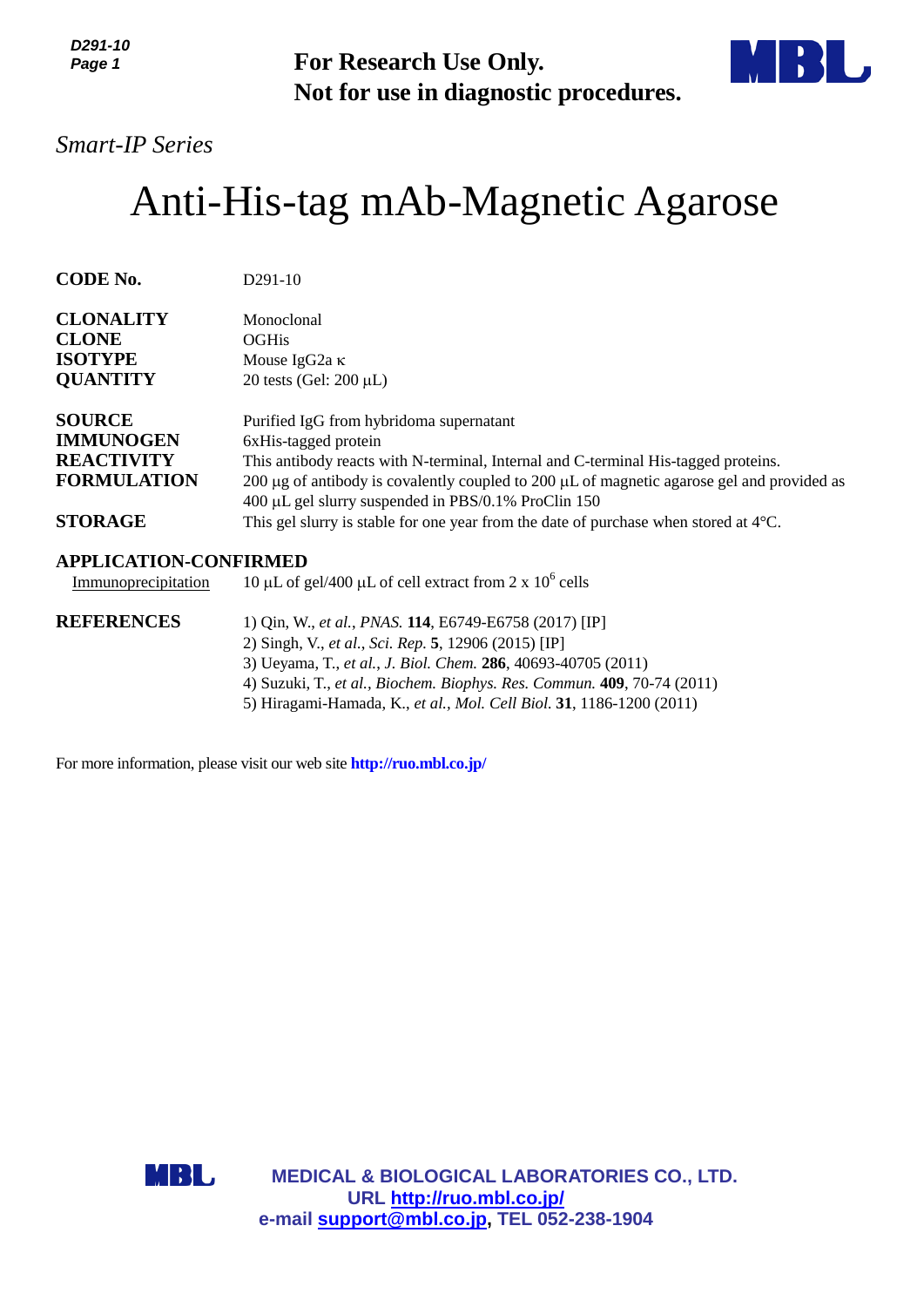## **RELATED PRODUCTS**

| Smart-IP series      |                                               |  |
|----------------------|-----------------------------------------------|--|
| 3190                 | Magnetic Rack                                 |  |
| D <sub>153</sub> -11 | Anti-GFP mAb-Magnetic Beads (RQ2)             |  |
| M <sub>165-11</sub>  | Anti-RFP mAb-Magnetic Beads (3G5)             |  |
| M180-11              | Anti-HA-tag mAb-Magnetic Beads (TANA2)        |  |
| M132-11              | Anti-HA-tag mAb-Magnetic Beads (5D8)          |  |
| M <sub>1</sub> 85-11 | Anti-DDDDK-tag mAb-Magnetic Beads (FLA-1)     |  |
| $M047-11$            | Anti-Myc-tag mAb-Magnetic Beads (PL14)        |  |
| D <sub>291</sub> -11 | Anti-His-tag mAb-Magnetic Beads (OGHis)       |  |
| M215-11              | Anti-V5-tag mAb-Magnetic Beads (OZA3)         |  |
| M <sub>167-11</sub>  | Anti-V5-tag mAb-Magnetic Beads (1H6)          |  |
| M <sub>198-9</sub>   | Anti-E-tag mAb-Magnetic beads (21D11)         |  |
| D <sub>058</sub> -11 | Anti-Multi Ubiquitin mAb-Magnetic Beads (FK2) |  |
| M075-11              | Mouse IgG1 (isotype control)-Magnetic Beads   |  |
| M076-11              | Mouse IgG2a (isotype control)-Magnetic Beads  |  |
| M077-11              | Mouse IgG2b (isotype control)-Magnetic Beads  |  |
| M081-11              | Rat IgG2a (isotype control)-Magnetic Beads    |  |
| D <sub>153</sub> -10 | Anti-GFP mAb-Magnetic Agarose (RQ2)           |  |
| M <sub>165-10</sub>  | Anti-RFP mAb-Magnetic Agarose (3G5)           |  |
| M180-10              | Anti-HA-tag mAb-Magnetic Agarose (TANA2)      |  |
| M132-10              | Anti-HA-tag mAb-Magnetic Agarose (5D8)        |  |
| M <sub>1</sub> 85-10 | Anti-DDDDK-tag mAb-Magnetic Agarose (FLA-1)   |  |
| M047-10              | Anti-Myc-tag mAb-Magnetic Agarose (PL14)      |  |
| D <sub>291</sub> -10 | Anti-His-tag mAb-Magnetic Agarose (OGHis)     |  |
| M <sub>167</sub> -10 | Anti-V5-tag mAb-Magnetic Agarose (1H6)        |  |
| M <sub>198</sub> -10 | Anti-E-tag mAb-Magnetic Agarose (21D11)       |  |
|                      |                                               |  |

Antibodies

| <br>$\ddot{\phantom{0}}$ |                                            |
|--------------------------|--------------------------------------------|
| M048-3                   | Anti-GFP mAb (1E4)                         |
| D <sub>153</sub> -3      | Anti-GFP mAb (RQ2)                         |
| D <sub>153</sub> -6      | Anti-GFP mAb-Biotin (RQ2)                  |
| D <sub>153</sub> -8      | Anti-GFP mAb-Agarose (RQ2)                 |
| 598                      | Anti-GFP pAb (polyclonal)                  |
| 598-7                    | Anti-GFP pAb-HRP-DirecT (polyclonal)       |
| PM073                    | Anti-Renilla GFP pAb (polyclonal)          |
| M208-3                   | Anti-RFP mAb Cocktail (1G9, 3G5)           |
| M <sub>155</sub> -3      | Anti-RFP mAb (8D6)                         |
| M <sub>165</sub> -3      | Anti-RFP mAb (3G5)                         |
| M <sub>165-8</sub>       | Anti-RFP mAb-Agarose (3G5)                 |
| M204-3                   | Anti-RFP mAb (1G9)                         |
| M204-7                   | Anti-RFP mAb-HRP-DirecT (1G9)              |
| <b>PM005</b>             | Anti-RFP pAb (polyclonal)                  |
| PM005-7                  | Anti-RFP pAb-HRP-DirecT (polyclonal)       |
| M180-3                   | Anti-HA-tag mAb (TANA2) (200 µL)           |
| M <sub>180-6</sub>       | Anti-HA-tag mAb-Biotin (TANA2)             |
| M180-7                   | Anti-HA-tag mAb-HRP-DirecT (TANA2)         |
| 561                      | Anti-HA-tag pAb (polyclonal) (0.1 mL)      |
| 561-7                    | Anti-HA-tag pAb-HRP-DirecT (polyclonal)    |
| 561-8                    | Anti-HA-tag pAb-Agarose (polyclonal)       |
| M132-3                   | Anti-HA-tag mAb (5D8)                      |
| M185-3L                  | Anti-DDDDK-tag mAb (FLA-1) (1 mL)          |
| M185-7                   | Anti-DDDDK-tag mAb-HRP-DirecT (FLA-1)      |
| <b>PM020</b>             | Anti-DDDDK-tag pAb (polyclonal)            |
| PM020-7                  | Anti-DDDDK-tag pAb-HRP-DirecT (polyclonal) |
| PM020-8                  | Anti-DDDDK-tag pAb-Agarose (polyclonal)    |
| M <sub>192</sub> -3      | Anti-Myc-tag mAb (My3) (200 µL)            |
| M <sub>192</sub> -6      | Anti-Myc-tag mAb-Biotin (My3)              |
| M047-3                   | Anti-Myc-tag mAb (PL14)                    |
| M047-7                   | Anti-Myc-tag mAb-HRP-DirecT (PL14)         |
|                          |                                            |

| M047-8                           | Anti-Myc-tag mAb-Agarose (PL14)                      |
|----------------------------------|------------------------------------------------------|
| 562                              | Anti-Myc-tag pAb (polyclonal) (0.1 mL)               |
| D <sub>291</sub> -3              | Anti-His-tag mAb (OGHis) (200 µL)                    |
| D291-6                           | Anti-His-tag mAb-Biotin (OGHis)                      |
| D291-7                           | Anti-His-tag mAb-HRP-DirecT (OGHis)                  |
| D291-8                           | Anti-His-tag mAb-Agarose (OGHis)                     |
| D291-A48                         | Anti-His-tag mAb-Alexa Fluor® 488 (OGHis)            |
| D291-A59                         | Anti-His-tag mAb-Alexa Fluor® 594 (OGHis)            |
| D291-A64                         | Anti-His-tag mAb-Alexa Fluor® 647 (OGHis)            |
| M089-3                           | Anti-His-tag mAb (6C4)                               |
| M136-3                           | Anti-His-tag mAb (2D8)                               |
| PM032                            | Anti-His-tag pAb (polyclonal)                        |
| PM032-8                          | Anti-His-tag pAb-Agarose (polyclonal)                |
| M167-3                           | Anti-V5-tag mAb (1H6)                                |
| M215-3                           | Anti-V5-tag mAb (OZA3)                               |
| M215-7                           | Anti-V5-tag mAb-HRP-DirecT (OZA3)                    |
| PM003                            | Anti-V5-tag pAb (polyclonal)                         |
| PM003-7                          | Anti-V5-tag pAb-HRP-DirecT (polyclonal)              |
| PM003-8                          | Anti-V5-tag pAb-Agarose (polyclonal)                 |
| PM021                            | Anti-S-tag pAb (polyclonal)                          |
| PM070                            | Anti-E-tag pAb (polyclonal)                          |
| PM022                            | Anti-T7-tag pAb (polyclonal)                         |
| 563                              | Anti-VSV-G-tag pAb (polyclonal)                      |
| M071-3                           | Anti-GST-tag mAb (3B2)                               |
| M209-3                           | Anti-GST-tag mAb (GT5)                               |
| PM022                            | Anti-GST-tag pAb (polyclonal)                        |
| M095-3                           | Anti-Luciferase mAb (2D4)                            |
| PM016                            | Anti-Luciferase pAb (polyclonal)                     |
| PM047                            | Anti-Renilla Luciferase pAb (polyclonal)             |
| M094-3                           | Anti-β-galactosidase mAb $(5A3)$                     |
| PM049                            | Anti-β-galactosidase pAb (polyclonal)                |
| M091-3                           | Anti-MBP (Maltose Binding Protein) mAb (1G12)        |
| M013-3                           | Anti-Thioredoxin (Trx-tag) mAb (2C9)                 |
| PM015                            | Anti-CBD (Chitin Binding Domain) pAb (polyclonal)    |
| PM071                            | Anti-Calmodulin Binding Protein-tag pAb (polyclonal) |
| M211-3                           | Anti-Strep-tag II mAb (4F1)                          |
| M214-3                           | Anti-mini-AID-tag mAb (1E4)                          |
|                                  |                                                      |
| <b>Protein Purification Kits</b> |                                                      |
| 3320                             | HA-tagged Protein PURIFICATION KIT                   |
| 3321                             | HA-tagged Protein PURIFICATION GEL (1 mL)            |
| 3325                             | DDDDK-tagged Protein PURIFICATION KIT                |
| 3326                             | DDDDK-tagged Protein PURIFICATION GEL                |
|                                  | $(1 \text{ mL gel}, 5 \text{ mg peptide})$           |
| 3328                             | DDDDK-tagged Protein PURIFICATION GEL                |
|                                  | (5 mL gel)                                           |
| 3325-205                         | DDDDK-tag peptide (1 mg x 5)                         |
| 3326K                            | DDDDK-tagged Protein PURIFICATION CARTRIDGE          |
|                                  | $(1$ mLx 1)                                          |
| 3305                             | c-Myc-tagged Protein MILD PURIFICATION KIT           |
| 3306                             | c-Myc-tagged Protein MILD PURIFICATION GEL           |
|                                  | $(1 \text{ mL gel}, 1 \text{ mg peptide})$           |
| 3310                             | His-tagged Protein PURIFICATION KIT                  |
| 3311                             | His-tagged Protein PURIFICATION GEL                  |
|                                  | $(1 \text{ mL gel}, 5 \text{ mg peptide})$           |
| 3317                             | V5-tagged Protein PURIFICATION KIT Ver.2             |
| 3318                             | V5-tagged Protein PURIFICATION GEL Ver. 2 (1 mL)     |
|                                  |                                                      |
|                                  |                                                      |

Other related antibodies and kits are also available. Please visit our website at [http://ruo.mbl.co.jp/](https://ruo.mbl.co.jp/)